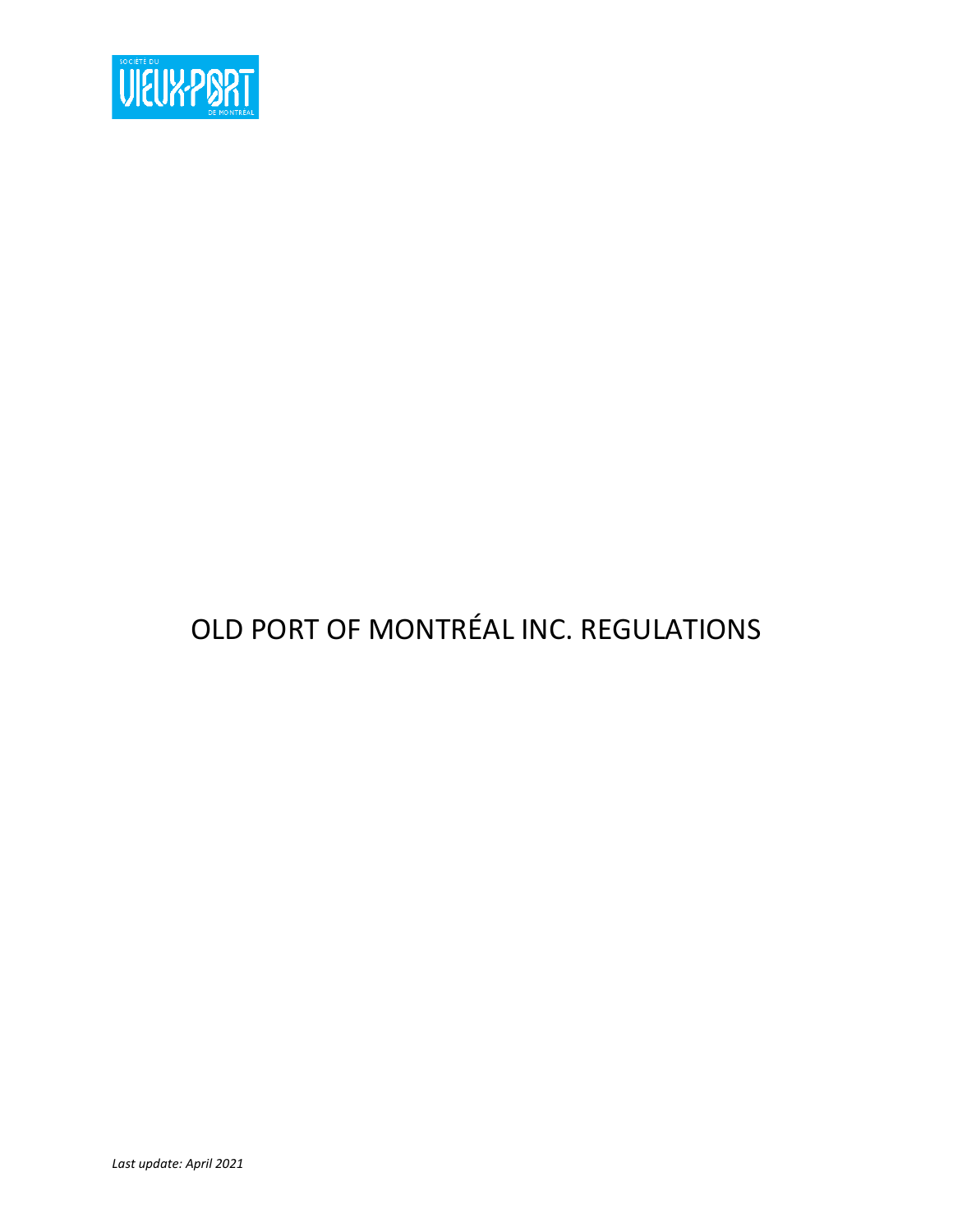# Security Office phone number 514 496-0606

| 1. |  |
|----|--|
| 2. |  |
| 3. |  |
|    |  |
|    |  |
|    |  |
|    |  |
|    |  |
|    |  |
|    |  |
|    |  |
|    |  |
| 4. |  |
|    |  |
|    |  |
|    |  |
|    |  |
|    |  |
|    |  |
|    |  |
| 5. |  |
|    |  |
|    |  |
|    |  |
|    |  |
|    |  |
| 6. |  |
| 7. |  |
| 8. |  |
|    |  |
|    |  |
|    |  |
|    |  |
|    |  |
| 9. |  |
|    |  |
|    |  |
|    |  |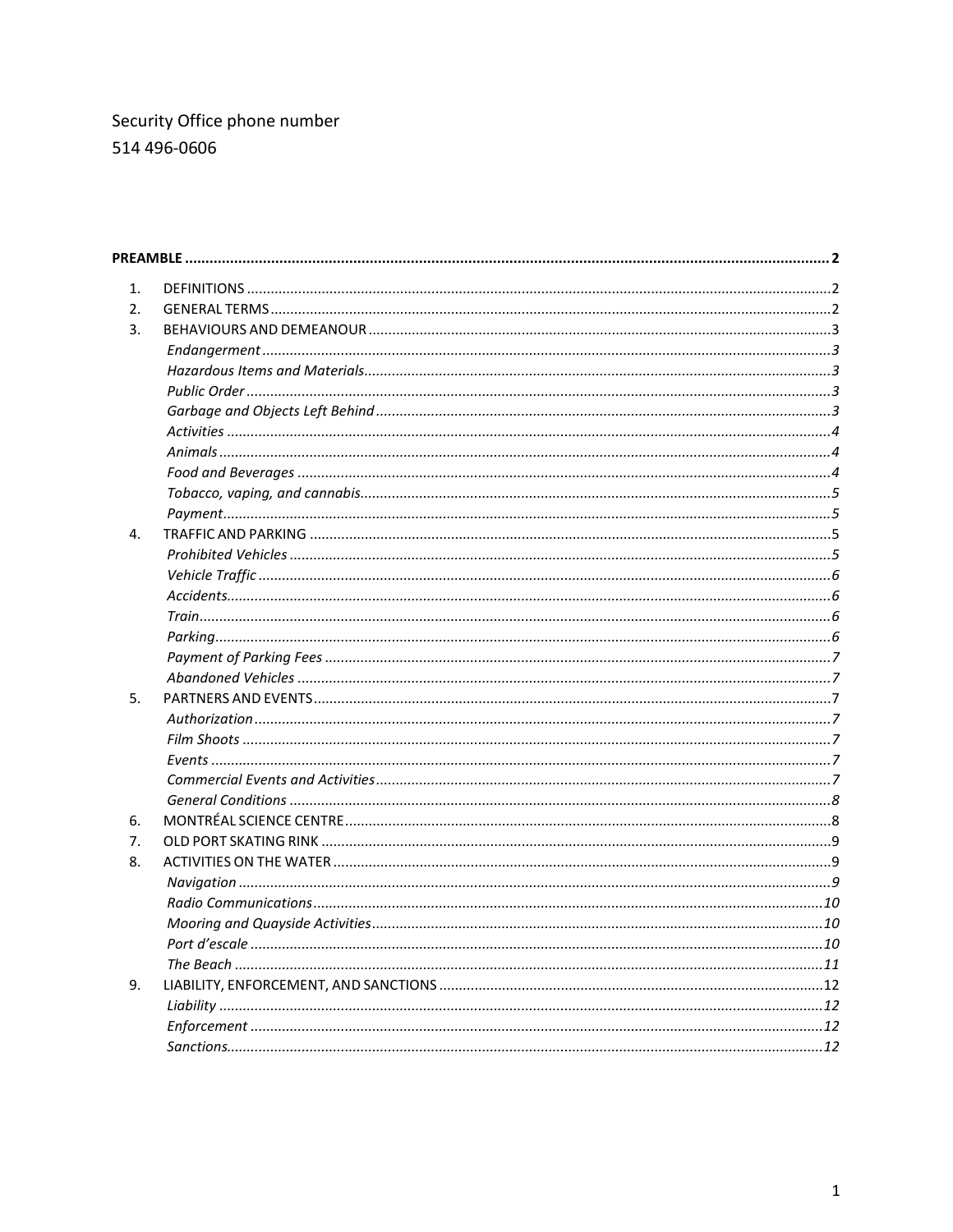# <span id="page-2-0"></span>PREAMBLE

The Old Port of Montréal welcomes over six million visitors every year. In an effort to ensure everyone's well-being, security crews patrol the site from east to west. The following regulations are designed to ensure that the public is safe while on the site.

# <span id="page-2-1"></span>1. DEFINITIONS

- 1.1 Corporation: The Old Port of Montréal Corporation Inc.
- 1.2 Site: The entirety of the lands and buildings administrated by the Corporation. Generally speaking, lands are delimited to the north by Rue de la Commune, to the south by the St. Lawrence River, to the east by Rue Berri, and to the west by the Mill Bridge.
- 1.3 Partner Organization: organization or individual operating an activity, business, or event or undertaking works on the Corporation's lands with the Corporation's consent.
- 1.4 Summer season: period running from mid-May to mid-October.

# <span id="page-2-2"></span>2. GENERAL TERMS

- 2.1 The Corporation's rest areas are open from 6 a.m. to midnight, 365 days a year, unless otherwise indicated by the Corporation. The Site is closed between midnight and 6 a.m. unless use of the site is otherwise authorized by the Corporation on special occasions.
- 2.2 All persons must respect the opening and closing hours of the Site's various sectors and buildings, when applicable, and must leave any building or sector upon request from a Corporation or Partner Organization employee.
- 2.3 All persons may be asked to submit to a frisk search by the Corporation's or a Partner Organization's security personnel at the entrance of a sector or building. Anyone refusing to identify themselves or to submit to a frisk search could be barred from entering the sector or building in question.
- 2.4 All persons must conduct themselves in keeping with all directives from Society and Partner Organization staff during events and activities.
- 2.5 Anyone behaving suspiciously, disruptively, or in any manner that could put the safety of others or of any property at risk, or otherwise disturbing the proper operation of the Site or its activities or travelling on or across the Site without valid reason, may be ejected from the Site.
- 2.6 Should an emergency situation or potential risk arise; all persons must follow the directives of security staff and all other authorized employees.
- 2.7 Anyone coming onto the Site is deemed to have consented to these regulations and agrees to being subject to video surveillance.
- 2.8 These regulations do not replace any laws or regulations put in place by municipal, provincial, federal, or other regulatory authorities. Agents of any of these authorities may at any time be present on the Site to enforce any such laws and regulations. Should any part of these regulations conflict with any other applicable law or regulation, such other law or regulation will supersede these regulations without, however, nullifying other parts of said regulations.
- 2.9 Certain activities held on the Site may be subject to specific regulations complementary to those outlined herein.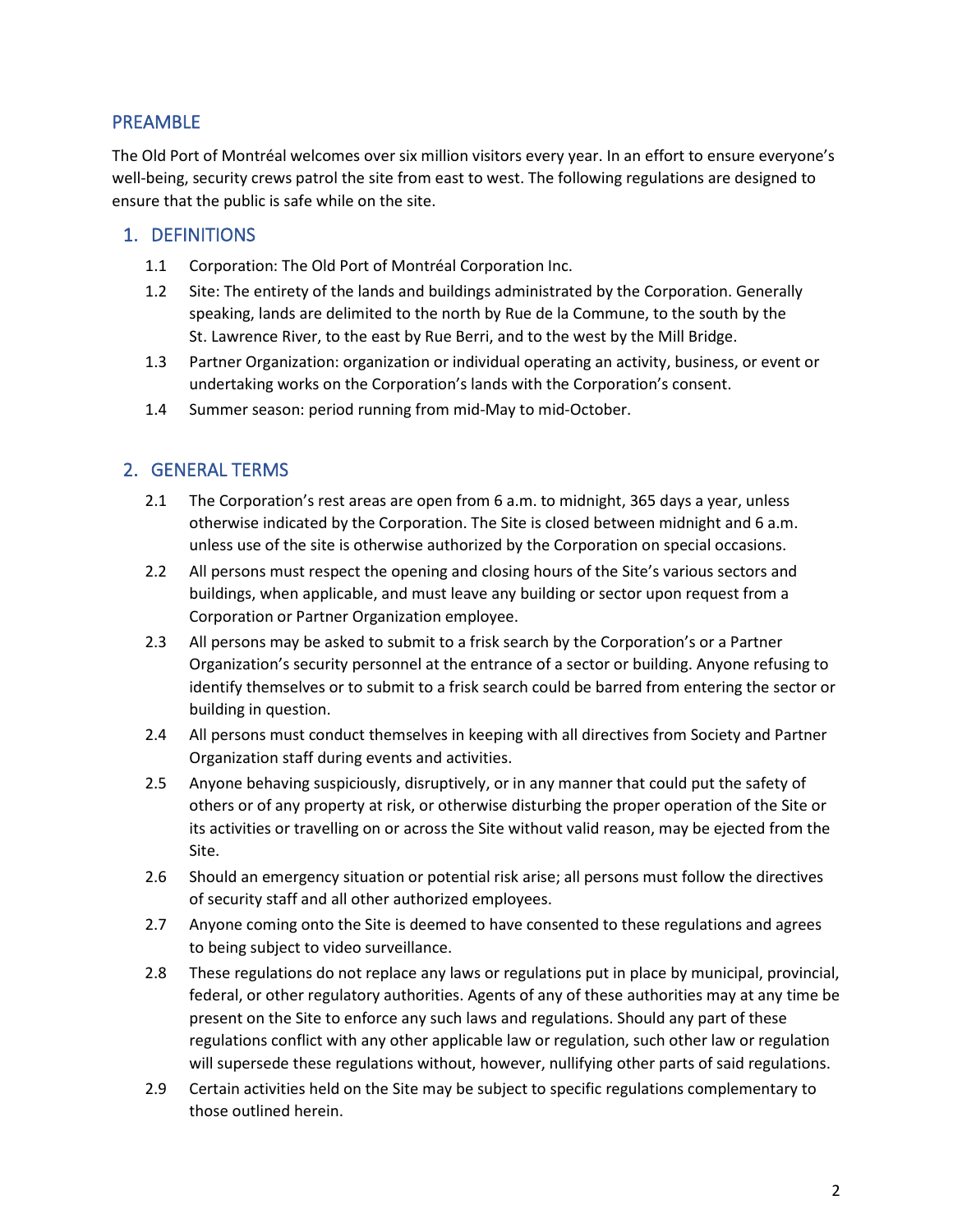# <span id="page-3-1"></span><span id="page-3-0"></span>3. BEHAVIOURS AND DEMEANOUR

# Endangerment

- 3.1 It is forbidden to put the safety of oneself or others at risk, either voluntarily or from negligence, notably by failing to respect security gates and perimeters.
- 3.2 It is forbidden to simulate an emergency or to make fraudulent calls for help.
- 3.3 It is forbidden to remove, hide, obstruct, or hinder any security equipment or hinder its proper functioning. This includes extinguishers, sprinklers, Siamese valves, and manual pull stations. It is also forbidden to obstruct any evacuation exits or routes.

## <span id="page-3-2"></span>Hazardous Items and Materials

- 3.4 Carrying all forms of firearms and bladed or blunt weapons is forbidden, except for personnel members whose professional responsibilities require them to carry a weapon. Such persons must also hold and make available the appropriate permits for these weapons, as required.
- 3.5 The possession and use of explosives, firecrackers, and fireworks without authorization from the Corporation is forbidden.
- 3.6 The transport, possession, and storage of hazardous materials on the Site without authorization from the Corporation is forbidden. Additionally, all laws and regulations (including but not limited to safety regulations) and applicable environmental standards must be followed at all times.

## <span id="page-3-3"></span>Public Order

- 3.7 Criminals acts, such as disturbing the peace, property damage, theft, fraud, indecent acts, assault, or possession of drugs (other than cannabis) are forbidden.
- 3.8 Disturbing public order, the well-being and peace of mind of others, and the proper operation of activities is forbidden.
- 3.9 Being naked, bare-footed, or wearing indecent or offensive clothing is forbidden. Shoes, pants or shorts, and shirts are mandatory everywhere on the Site including, but not limited to, all outdoor areas and inside buildings.
- 3.10 Standing, sleeping, or occupying more than one seat on benches or tables, scaling walls, buildings and fences, and climbing trees are all forbidden.
- 3.11 Loitering anywhere on the Site and inside the Corporation's buildings and installations, including its headquarters, is forbidden.

# <span id="page-3-4"></span>Garbage and Objects Left Behind

- 3.12 It is forbidden to discard, leave behind, or dump garbage, litter, any articles or objects, hazardous materials, or pollutants on the Site or in the river, other than in the containers designed for this purpose, as applicable.
- 3.13 Any and all objects found will be considered as having been abandoned and will be held at the Corporation's security office for sixty (60) days, after which time the Corporation will dispose of them.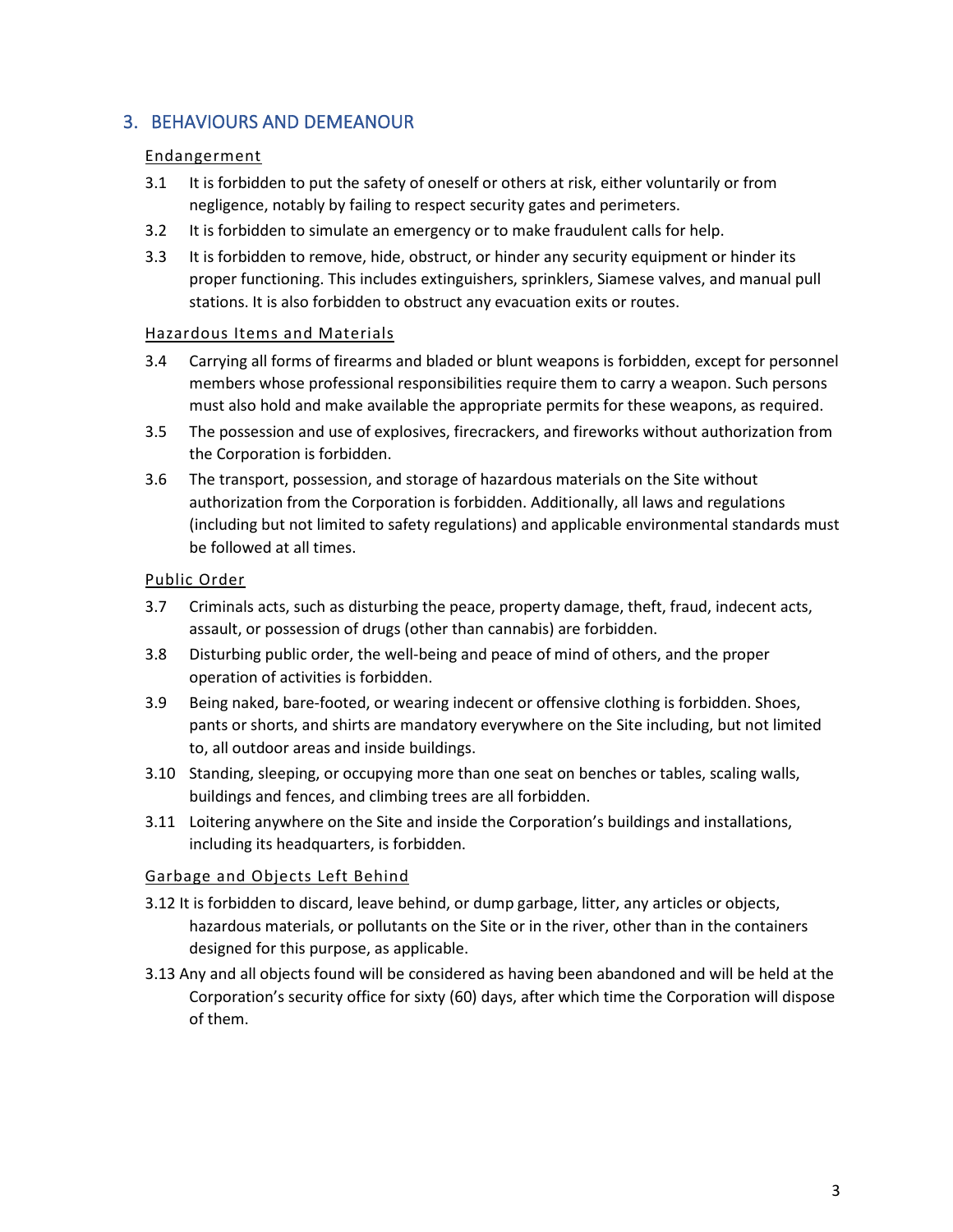## <span id="page-4-0"></span>**Activities**

- 3.14 Lighting fires and campfires and using hot plates, portable stoves, barbecues, and other similar equipment is forbidden.
- 3.15 Throwing or launching projectiles by hand or by other means is forbidden. The previous notwithstanding, the safe use of balls, balloons, and frisbees is permitted but the use of baseball bats, hockey sticks, golf clubs, or any other sporting equipment of this kind is forbidden.
- 3.16 Swimming is forbidden both in the Site's basins and in the river.
- 3.17 The use of sound amplification equipment without authorization from the Corporation is forbidden. The use of radios and musical instruments is permitted so long as their volume remains at an acceptable level as to ensure that the Site remains tranquil.
- 3.18 It is forbidden to initiate or participate in any form of gambling on the Site.
- 3.19 The use of drones, motorized scaled model, rockets, or kites on the Site without authorization from the Corporation is forbidden.
- 3.20 Camping is forbidden on the Site.
- 3.21 Using public services such as running water, electricity, or telephone lines without prior authorization from the Corporation is forbidden unless such services are explicitly made available for public use.

#### <span id="page-4-1"></span>Animals

- 3.22 Hunting, trapping, and shooting is forbidden on the Site.
- 3.23 Fishing is forbidden within the boundaries of the Site.
- 3.24 Feeding birds and wild animals on the Site is forbidden.
- 3.25 Walking with a pet is permitted on the Site so long as it is on a leash. Pet owners must pick up their pet's excrements and maintain control of their pet at all times to ensure it does not disturb, or pose a thread to, members of the public.
- 3.26 The presence of animals is forbidden inside the Corporation's buildings and at Clock Tower Beach, except for service animals (such as guide dogs and assistance dogs) whether they are on duty or in training.

#### <span id="page-4-2"></span>Food and Beverages

- 3.27 Selling, consuming, and being in possession of alcoholic beverages on the Site is forbidden, except in areas specifically designated for this purpose by the Corporation.
- 3.28 Using glass containers is only permitted in food concession stands duly authorized by the Corporation to do so.
- 3.29 It is at all times forbidden to bring in and consume, at food concession stands and on their terraces, food or beverages purchased elsewhere than on the Site.
- 3.30 Sale of any and all products is forbidden on the Site without the prior authorization of the Corporation.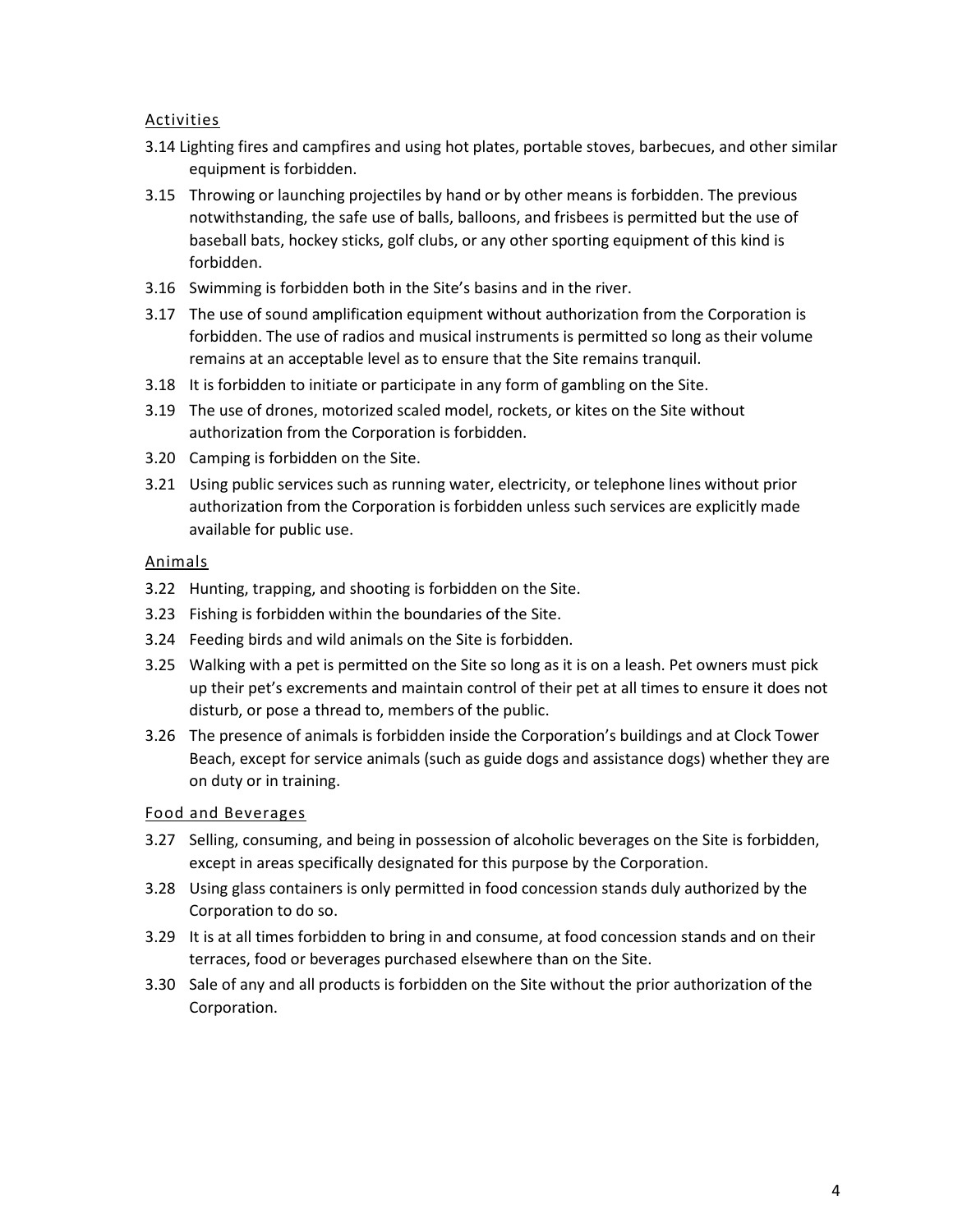#### <span id="page-5-0"></span>Tobacco, vaping, and cannabis

- 3.31 Smoking and vaping tobacco or cannabis are prohibited at all times inside the Corporation's buildings.
- 3.32 Smoking and vaping tobacco or cannabis are prohibited on terraces and other outdoor areas used for commercial operations and designed for rest, relaxation, and consumption of products.
- 3.33 Smoking and vaping tobacco or cannabis are prohibited in outdoor play and game areas designated for children and the general public.
- 3.34 It is prohibited to smoke or vape tobacco or cannabis at the Old Port skating rink and at Clock Tower Beach as they are open to the members of the public, including minors.
- 3.35 Smoking and vaping tobacco or cannabis are prohibited within a distance of nine (9) metres from any door, air inlet or vent, or window that, when open, gives into a building.

#### <span id="page-5-1"></span>Payment

3.36 Any person partaking in a paid activity or buying a product or service on the Site is obliged to pay the associated fees.

# <span id="page-5-3"></span><span id="page-5-2"></span>4. TRAFFIC AND PARKING

#### Prohibited Vehicles

- 4.1 It is forbidden to take off from, or land on, the Site or to organize an acrobatic flight or parachute event on the Site or at very low altitude immediately above the Site without authorization from the Corporation.
- 4.2 It is forbidden to ride on the Site in a drawn sled or carriage without authorization from the Corporation.
- 4.3 It is forbidden to ride a skateboard on the Site.
- 4.4 It is forbidden to ride a motor vehicle on the Site if such vehicle is not in good mechanical condition, unsafe, or fails to meet current standards, including anti-pollution standards.
- 4.5 The use of golf carts belonging to the Corporation and Partner Organizations is permitted across the Site upon authorization from the Corporation, but they must be equipped with front and back headlights.
- 4.6 The Site is first and foremost a pedestrian area. All vehicles must at all times give the right of way to pedestrians, bicycles, and other Site users.
- 4.7 The use of vehicle horns is permitted for emergency purposes only.
- 4.8 The number of passengers per vehicle may not exceed the vehicle's number of places.
- 4.9 It is forbidden to ride in an automobile, a gasoline engine motorized scooter, or an electric scooter in areas where automobile traffic is not permitted (i.e. on the Promenade) without the Corporation's authorization. Automobile traffic is only permitted in the King Edward and Clock Tower parking lots and on their access roads for Site access purposes only.
- 4.10 Any authorized automobile driving in areas where automobile traffic is not permitted must be identifiable as belonging to the Corporation, a Partner Organization, an emergency service, or a media outlet and must visibly display a valid permit from the Site's parking service authorizing driving or parking on site or a delivery to the Corporation or a Partner Organization.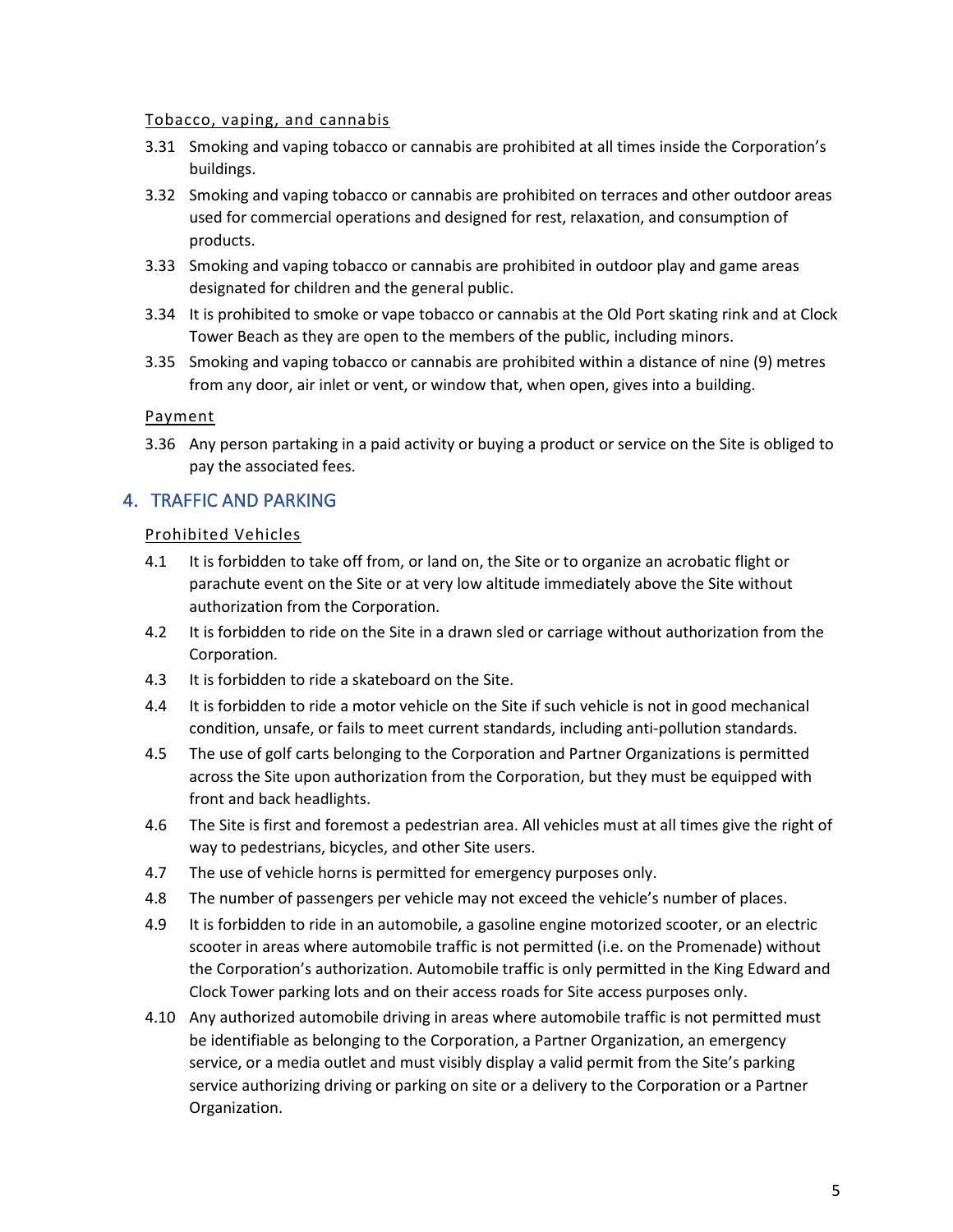4.11 All deliveries must be made between 1 a.m. and 10 a.m. during the summer season, unless prior authorization is obtained from the Corporation's parking or logistics services. Anyone violating this regulation will be barred from accessing the site, and/or ticketed and possibly towed by the City of Montréal parking service. Vehicles identified as belonging to the Corporation or an emergency service are permitted on Site at all times so long as they have relevant business in that sector and so long as the sector is not unduly busy.

# <span id="page-6-0"></span>Vehicle Traffic

- 4.12 Anyone driving on the Site must follow all traffic regulations outlined in the *Highway Safety Code* and the Corporation's parking regulations*.*
- 4.13 It is forbidden to drive in excess of 10 km/h in a motor vehicle on the Site.
- 4.14 When driving on the Promenade, it is forbidden to zigzag, cut in front of other vehicles, perform any kind of acrobatics, hang on to a vehicle that is in operation, or otherwise behave dangerously.
- 4.15 Sidewalks are exclusively reserved for pedestrians.
- 4.16 Driving motor vehicles on grassy areas is prohibited.
- 4.17 It is prohibited to drive a bicycle and to use inline skates, scooters, or any other similar means of transport inside the Corporation's buildings.

# <span id="page-6-1"></span>Accidents

4.18 Anyone involved in an accident involving a vehicle, golf cart, bicycle, must alert and identify themselves to a member of the Site's security team.

#### <span id="page-6-2"></span>Train

- 4.19 The level crossing barrier lights will flash when a train is approaching. Vehicles are prohibited from accelerating when the barriers begin to come down.
- 4.20 It is prohibited to be on the railway when an oncoming train is less than 20 metres away from the road or before a passing train has entirely cleared the road. All vehicles and pedestrians must remain behind the level crossing barriers.
- 4.21 It is prohibited to climb onto the roof of a train or to pass under a train, whether it is in operation or not.
- 4.22 It is forbidden to drive, walk, park, stand, or place any object on the railway or in the railway safety zone without valid reason without immediately advising the security office at 514 496- 0606. Valid reasons include vehicle stalling, idling to avoid an accident, railway maintenance, etc.).

# <span id="page-6-3"></span>Parking

- 4.23 It is forbidden to park in any area not designated for this purpose.
- 4.24 It is forbidden to park in any spot designated for persons with restricted mobility without a valid permit and in absence of the person for whom the permit was issued.
- 4.25 It is forbidden to park in a bus passenger unloading zone without authorization to do so.
- 4.26 It is forbidden to park in any temporary parking area for longer than the specified period.
- 4.27 It is forbidden to park on the Jacques-Cartier Quay service road without authorization from the Corporation, except for vehicles associated with a media outlet or for deliveries to the Site lasting no longer than thirty (30) minutes.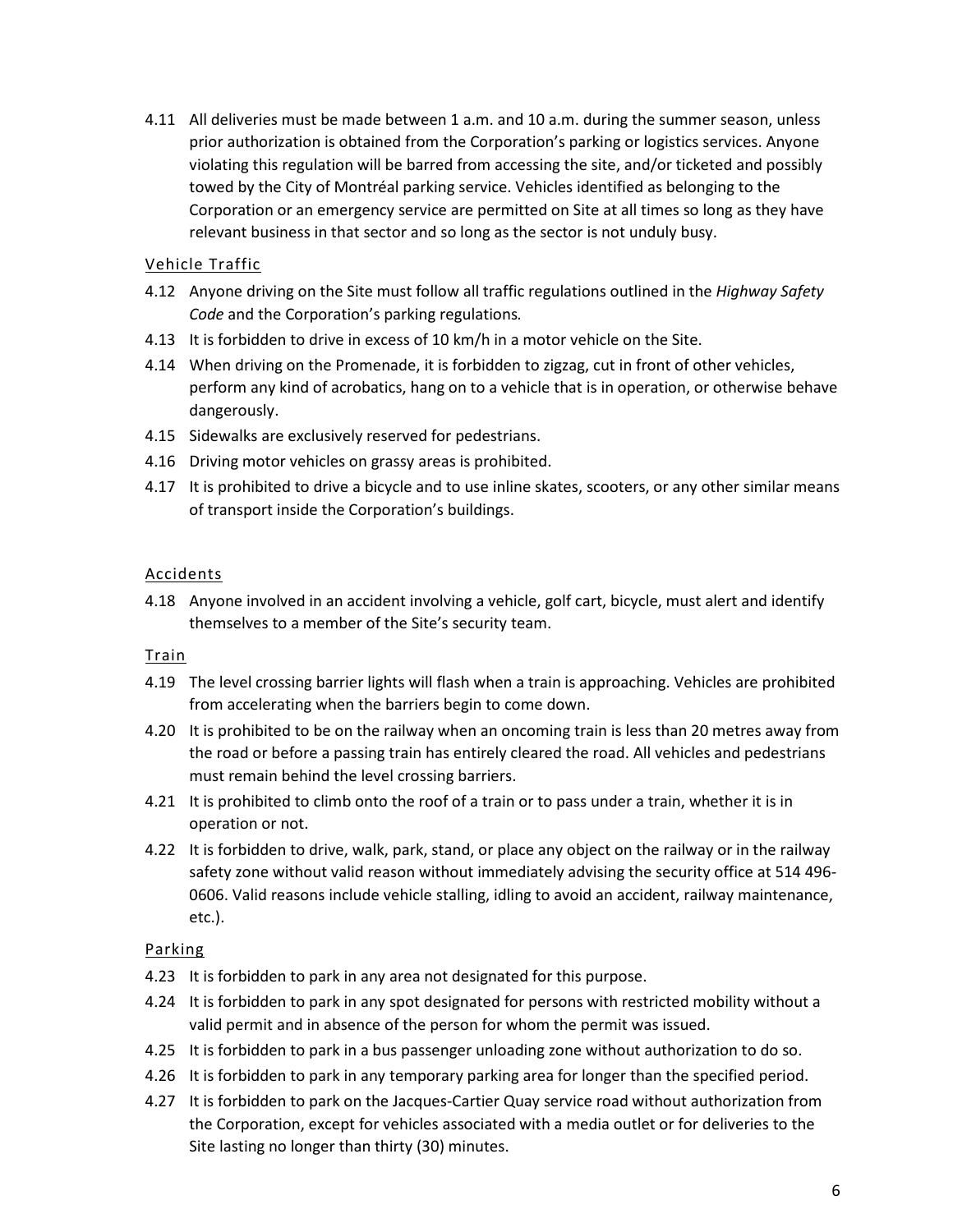- 4.28 It is forbidden to park in such a way as to occupy more than one parking space.
- 4.29 It is forbidden to park a motor home or trailer on the Site.
- 4.30 It is forbidden to park in such a way as to impede car and foot traffic and building access.
- 4.31 It is forbidden to park in a permit holder parking zone without being a holder of the relevant parking permit. Said parking permit must also be visibly displayed.

## <span id="page-7-0"></span>Payment of Parking Fees

- 4.32 Anyone parking a vehicle in any of the Old Port parking lots must pay the current rates.
- 4.33 Monthly or complimentary parking passes may not be used by, or given or lent to, anyone for whom the pass was not originally intended.
- 4.34 It is forbidden to avoid paying, in part or in whole, parking fees by way of fraud or equipment tampering, by leaving the parking lots through unauthorized exits points, or by any other means.

## <span id="page-7-1"></span>Abandoned Vehicles

- 4.35 It is forbidden to park any bicycle, scooter, or other vehicle in any other place than those designated for them.
- 4.36 Any automobile, bicycle, scooter, or other similar vehicle left in the same spot for more than one (1) week will be considered abandoned and will be handed over to the Service de police de la Ville de Montréal unless alternative prior arrangements are made with the Corporation.

# <span id="page-7-3"></span><span id="page-7-2"></span>5. PARTNERS AND EVENTS

# Authorization

- 5.1 Musical and artistic performances, animal exhibitions, displays, events, activities, shows, and tours are forbidden on the Site without authorization from the Corporation.
- 5.2 It is forbidden to panhandle, solicit members of the public, sell, hand out flyers, showcase products, hang banners or signs, advertise, promote a product, service, or cause on the Site, be it for commercial purposes or not, without the authorization of the Corporation.

# <span id="page-7-4"></span>Film Shoots

5.3 Filming, recording, and taking photos other than for personal use is prohibited without the prior written authorization of the Corporation.

# <span id="page-7-5"></span>Events

5.4 Any partner organizing an event or engaging in any commercial activity on the Site must have a lease agreement, a contract, or a valid license agreement and must respect its terms at all times.

#### <span id="page-7-6"></span>Commercial Events and Activities

5.5 All partners must abide by the terms of the contract entered into with the Corporation and by all of the Corporation's policies as well as instructions issued by the Corporation's partnership manager.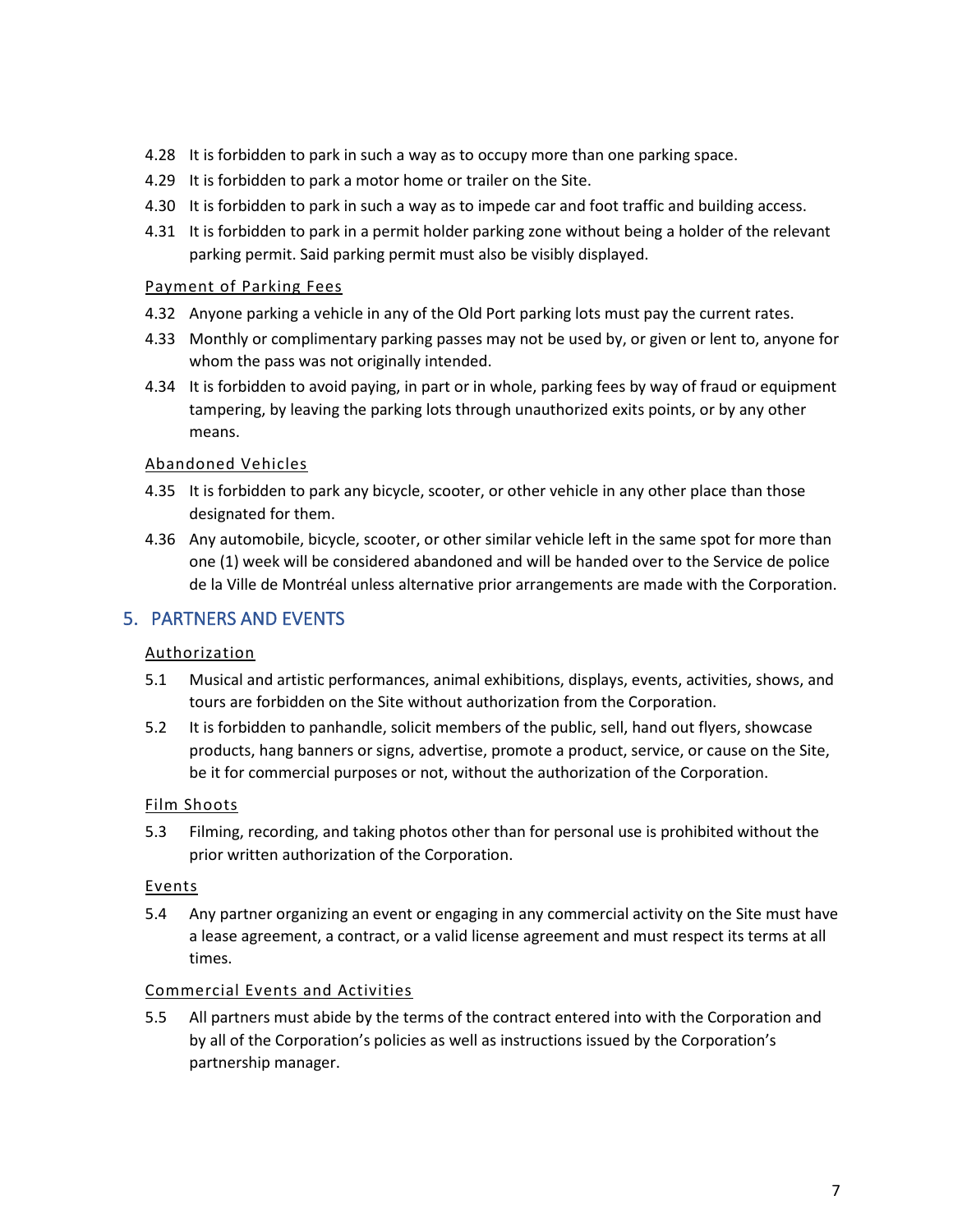# <span id="page-8-0"></span>General Conditions

- 5.6 All partners and their employees, and any other person in charge as well as persons entering the leased premises, as the case may be, must abide by the regulations outlined herein as well as follow all directives outlined by the Corporation and any authorities mandated to manage their partnership.
- 5.7 All event producers and all partners must respect all laws, regulations, and safety standards such as the *National Building Code of Canada*, the *National Fire Code of Canada*, and hall and building maximum capacities, and must follow all standards, laws and regulations in effect, specifically in relation to cleanliness and noise levels, as well as undergo inspections by the Montréal fire department (Services des Incendies de Montréal, or SIM), the provincial health and safety commission (Commission des normes de l'équité la santé et la sécurité au travail, or CNESST), and food and health safety inspection agencies, and must have the required authorizations and permits of which a copy must be submitted to the relevant Corporation representative.
- 5.8 All event producers and all partners operating on the Corporation's lands must follow the Corporation's *Noise Management Policy* available on the Corporation's website.
- 5.9 All event producers and all partners operating on the Corporation's lands must respect current noise emission standards as to avoid disturbing Site users and neighbours.
- 5.10 All partners are liable for any breakage or damage they may cause, and any costs associated with these.
- 5.11 All partners are responsible for ensuring safety in all sectors, premises, and buildings they use. They are specifically responsible for closing and securing these areas. They must also cooperate with security personnel by identifying themselves and justifying their presence when so requested by them.
- 5.12 All partners must respect the Corporation's exclusivity agreements.
- 5.13 All partners are responsible for recycling their trash.

# <span id="page-8-1"></span>6. MONTRÉAL SCIENCE CENTRE

- 6.1 Eating and drinking is prohibited in the Montréal Science Centre exhibition halls.
- 6.2 All visitors must pay Montréal Science Centre entry fees.
- 6.3 It is prohibited to film, take photos, and make recordings during an IMAX®TELUS theatre film screening without the authorization of the Corporation.
- 6.4 It is forbidden to surpass the maximum capacity of Montréal Science Centre halls and to obstruct its stairways, passageways, and emergency routes.
- 6.5 Consuming alcohol is not permitted other than in the IMAX®TELUS lobby, at authorized concession stands, and in areas duly designated by the Corporation for special events in keeping with alcohol laws and regulations.
- 6.6 All groups visiting the Montréal Science Centre must be accompanied by group leaders, follow the directives of Corporation employees, respect the time of their visit, and ensure the spaces they use are kept calm and in good order.
- 6.7 Children under 13 years of age visiting the Montréal Science Centre must be accompanied by an adult.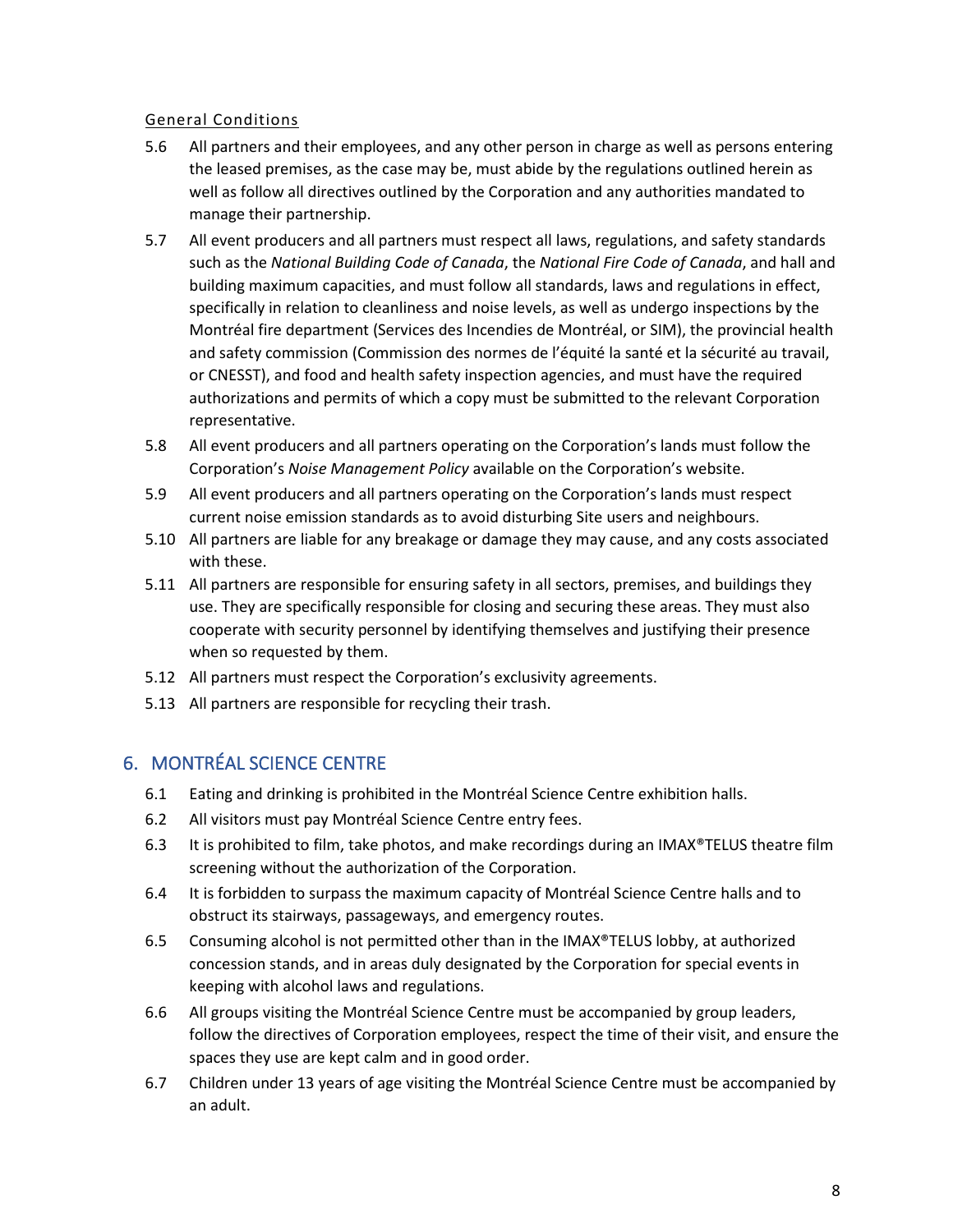- 6.8 Being naked, bare-footed, or wearing indecent or offensive clothing is forbidden at the Montréal Science Centre. Shoes, pants or shorts, and shirts are mandatory everywhere at the Centre including, but not limited to, inside its buildings.
- 6.9 Animals are prohibited inside the Science Centre building, except for service animals (guide dogs and assistance dogs) whether they are on duty or in training.

# <span id="page-9-0"></span>7. OLD PORT SKATING RINK

- 7.1 Skating is prohibited everywhere other than on the Bonsecours skating rink and only when it is in operation and strictly in the open skating areas.
- 7.2 All ice skaters must pay rink access fees and visibly wear their day or season pass.
- 7.3 It is forbidden to smoke, vape, eat, or drink on the ice.
- 7.4 It is forbidden to walk or ride a bicycle, scooter, or other similar vehicle on the ice. Strollers and wheelchairs are permitted on all ice surfaces and sleds are only permitted on natural ice surfaces.
- 7.5 It is forbidden for a child to be held or carried in a baby carrier on the ice.
- 7.6 It is forbidden to use hockey sticks, hockey pucks, and any other sporting or leisure equipment on the ice other than ice skates.
- 7.7 It is forbidden to skate at high speeds, roughhouse, give chase, perform acrobatics, or engage in any other activity that could endanger the safety of rink users.
- 7.8 It is forbidden to voluntary damage the surface of the ice.
- 7.9 Everyone is expected to follow the rink personnel's directives, specifically in terms of rink maintenance periods and the direction in which rink users must skate.
- 7.10 The presence of all animals is prohibited on the rink.

# <span id="page-9-2"></span><span id="page-9-1"></span>8. ACTIVITIES ON THE WATER

# Navigation

- 8.1 All watercraft operators and owners must follow the laws and regulations outlined in the *Canada Shipping Act* and its regulations (*Small Vessel Regulations*, *Collision Regulations*, *Boating Restriction Regulations*, *Chart and Nautical Publications Regulations*, and the *Competency of Operators of Pleasure Craft Regulations*), the *Contraventions Act*, the *Criminal Code of Canada*, and all other relevant laws, regulations, and standards.
- 8.2 All watercraft operators and owners must stop and identify themselves when their watercraft is involved in an accident.
- 8.3 All watercraft operators and owners navigating in the basins or near the quays must comply with posted regulations that are in force and the directives of on-duty staff.
- 8.4 It is forbidden to navigate at a speed above 10 km/h in the Jacques-Cartier and Clock Tower basins.
- 8.5 All watercraft operators and owners must ensure their watercraft's wakes are kept to a minimum when navigating the Jacques-Carter and Clock Tower basins and must comply with all wake restrictions.
- 8.6 It is forbidden to waterski or engage in any other similar nautical activities in the Jacques-Cartier and Clock Tower basins.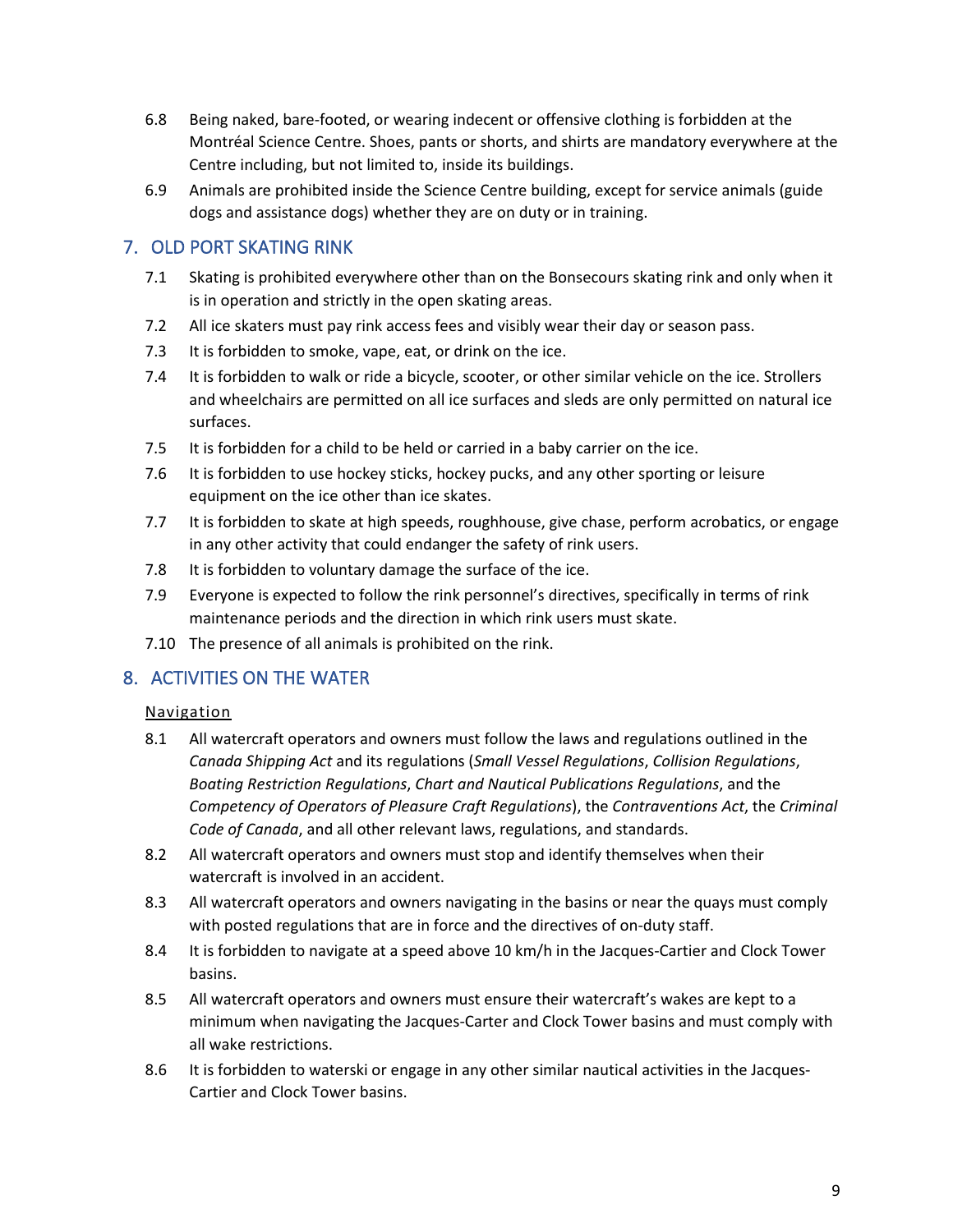## <span id="page-10-0"></span>Radio Communications

8.7 All watercrafts must use radio channels according to the standards set out by Transport Canada. Accordingly, VHF channel 68 is reserved for communications with marinas, the Port d'escale, and the Montreal Yacht Club while channel 16 is reserved for communications with the Canadian Coast Guard.

## <span id="page-10-1"></span>Mooring and Quayside Activities

- 8.8 All watercrafts must moor at the Port d'escale or the Montreal Yacht Club and must obtain prior authorization to do so.
- 8.9 Dropping anchor in the Jacques-Cartier, Clock Tower, King Edward, or Alexandra basins without authorization is forbidden.
- 8.10 All watercraft operators and owners must register at the control station upon arrival and departure and pay fees, as applicable. If the control station is closed, they must register as soon as it reopens.
- 8.11 All watercraft owners must, upon registration, provide their full name, the name of the boat, the duration of stay, and all other relevant information required by control station personnel. A valid photo ID may be required.
- 8.12 Excessive noise is forbidden, and a curfew is in effect from 11 p.m. to 10 a.m.
- 8.13 It is forbidden to obstruct quays and to install barbecues or any other equipment on the quays. Alcohol use and chairs on the quays are tolerated.
- 8.14 It is forbidden to undertake any work either quayside or in the basins except in urgent circumstances which requires authorization from the Corporation.
- 8.15 It is forbidden to dump any substance in the river. Additionally, fecal matter may only be disposed of in designated areas.
- 8.16 All watercraft owners with an animal must keep it onboard the watercraft and comply with clause 8.20 of these regulations.

# <span id="page-10-2"></span>Port d'escale

- 8.17 Boats may not navigate in excess of 10 km/h within the Port d'escale basin and must not make waves.
- 8.18 For security reasons, quays and jetties must remain unobstructed at all times so as not to impede access. The presence of chairs is tolerated so long as the middle of the quay is kept clear. The presence of tables, lockers, and any other piece of furniture on the quays is not permitted. Water and electricity cables resting on the quays must not extend across the quays and must remain one (1) foot (0.3 m) from quayside. Stairs may only be installed on the quays with the authorization of the Corporation.
- 8.19 Excessive noise is prohibited at all times and a curfew is in effect from 11 p.m. to 10 a.m. During the curfew period, any individual or group of individuals behaving inappropriately may be ejected without notice, compensation, or reimbursement.
- 8.20 Dogs are welcome on the Site and at the Port d'escale so long as they are on a leash and so long as their excrements are promptly picked up and disposed of in a hygienic manner.
- 8.21 For reasons for safety, cooking equipment is strictly forbidden on the quays. They are permitted aboard watercrafts so long as they are secured to the boat. Cooking equipment using naphtha or briquettes is not permitted, either on the quays or on boats.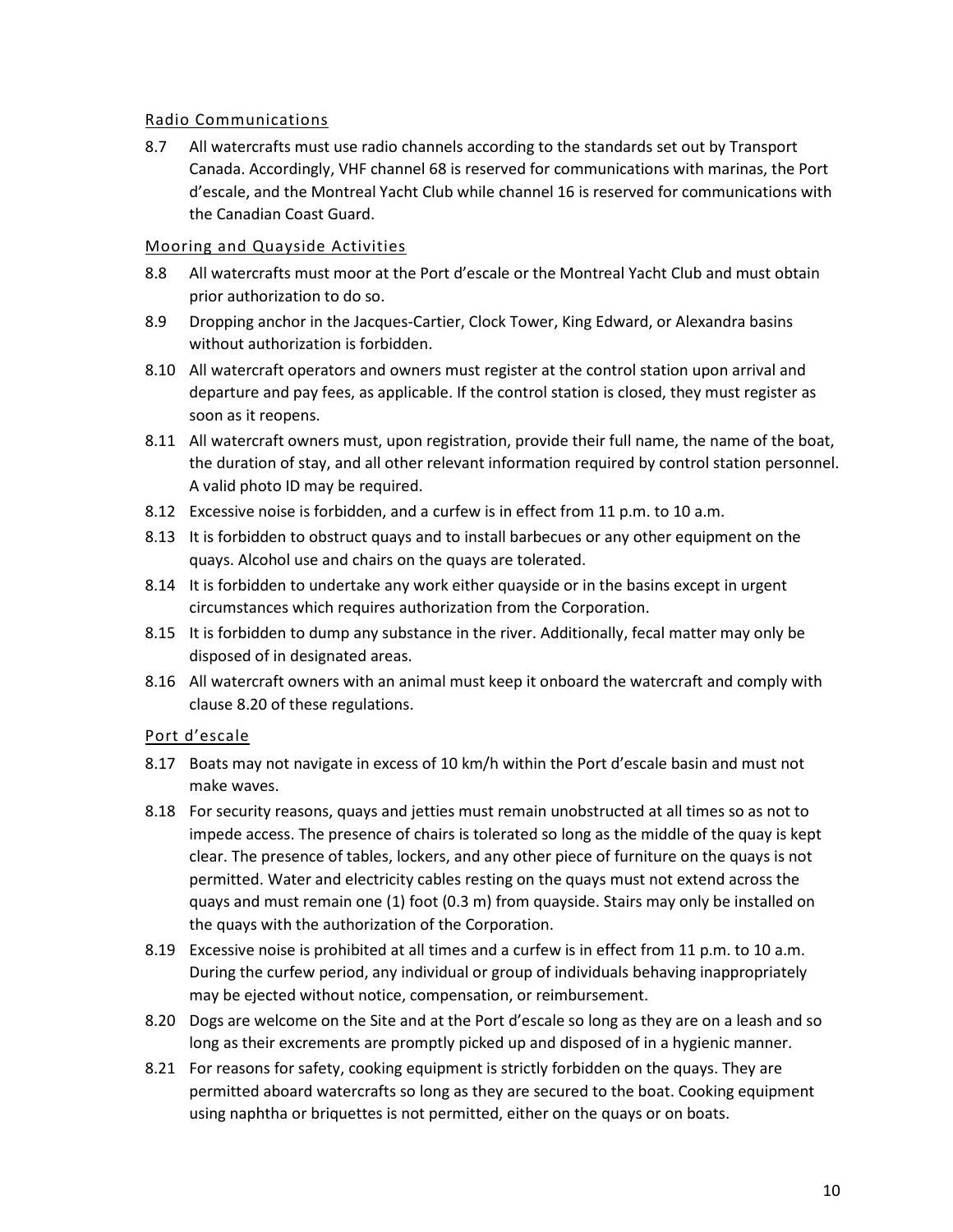- 8.22 It is forbidden to run, use inline skates, ride skateboards or bicycles, or use any other means of transport on the quays.
- 8.23 It is forbidden to swim, float on inflatables, or fish in the basin.
- 8.24 Use of glass containers is forbidden on the quays.
- 8.25 It is forbidden to feed ducks and other animals in the basin.
- 8.26 Port d'escale personnel members are not permitted to accept tips or gifts.
- 8.27 Any breakage or damage to Port d'escale or Corporation property must be reported to Port d'escale personnel and the individual responsible for said breakage or damage will be billed for repair costs as well as any applicable administration fees.
- 8.28 Quayside work liable to cause any environmental, visual, noise, or odour nuisance, or to pose a risk to the health and safety of anyone nearby, is prohibited.
- 8.29 It is forbidden to fuel up at the Port d'escale without explicit authorization from Port d'escale supervisors.
- 8.30 Leaving any used oils, or other hazardous waste, on the quays involves a \$1,000 fine.
- 8.31 Any boats for whom owners have failed to pay mooring fees and any boats mooring at the Port d'escale without authorization could be immobilized (chained) or towed into an unsecured area at the owner's expense.
- 8.32 It is forbidden to engage in commercial activity at the Port d'escale without explicit authorization to do so from the Corporation.
- 8.33 The Port d'escale is subject to the Site's general regulations.
- 8.34 Any individual whose behaviour is deemed unacceptable, or that is not in keeping with regulations of the Port d'escale, may be ejected without notice, compensation, or reimbursement.

#### <span id="page-11-0"></span>The Beach

- 8.35 It is forbidden to bring alcohol onto the beach. Beverages purchased at the beach's beverage stand may be consumed on the beach but only in the area at the very end of the quay.
- 8.36 It is forbidden to walk a pet on, or bring a pet to, the beach except for service animals (guide dogs and assistance dogs) whether they be on duty or in training.
- 8.37 It is forbidden for minors to enter the area at the very end of the quay unless they are accompanied by a parent or guardian, including to use the showers or washrooms, or to access or leave the beach. Unaccompanied minors must use the area of the beach located along the quay, facing the yacht club.
- 8.38 It is forbidden to smoke or vape tobacco or cannabis at all times within the beach area.
- 8.39 It is forbidden to cross or climb over the beach deck barriers.
- 8.40 Use of appropriate swim wear is expected, and the use of diapers or swim wear is expected for babies.